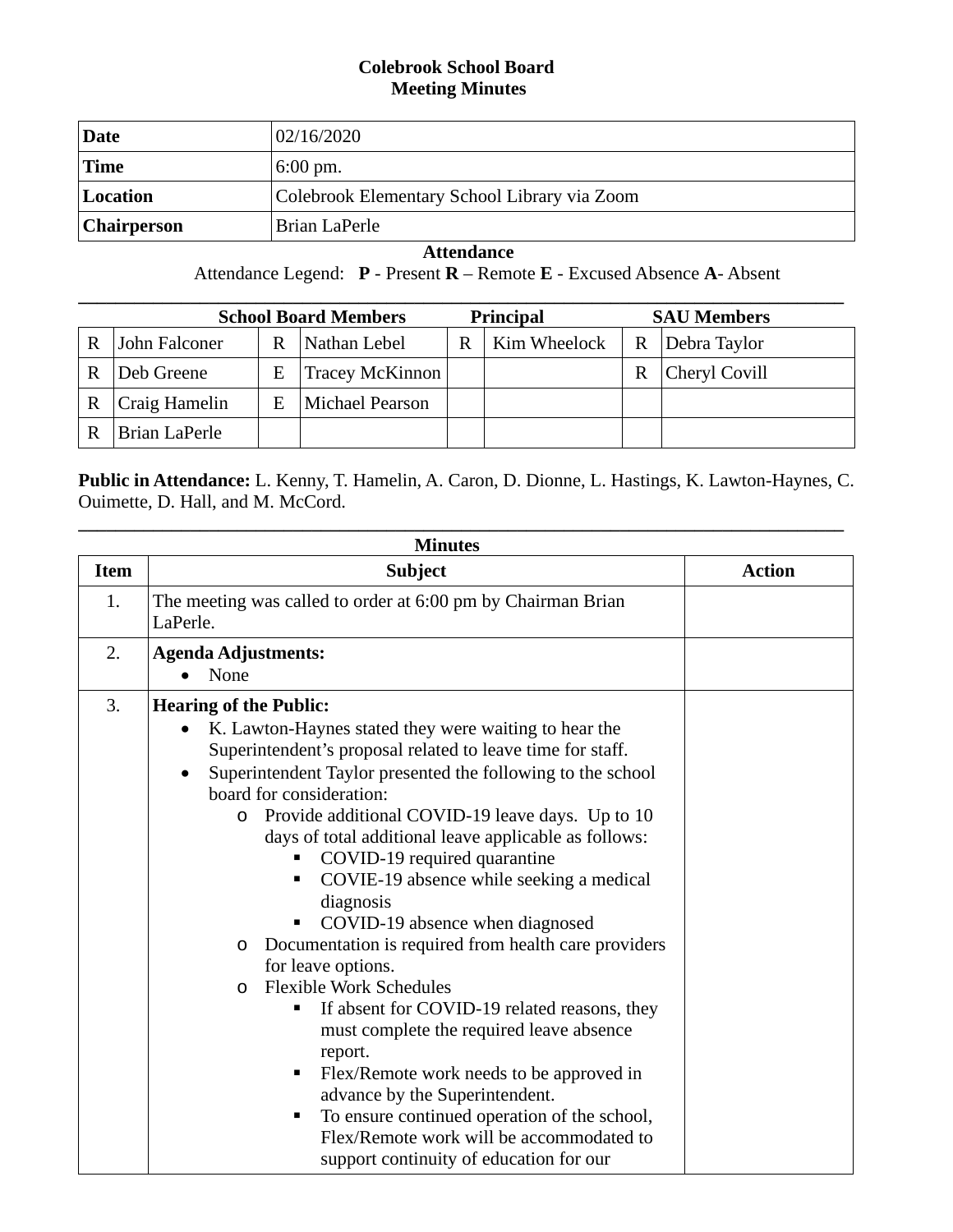|    | students.<br>This leave benefit is only for current employees and<br>$\circ$                                                          |                             |
|----|---------------------------------------------------------------------------------------------------------------------------------------|-----------------------------|
|    | expires on June 30, 2021. This is not precedence                                                                                      |                             |
|    | setting for the future.<br>Upon application for this leave, an employee may                                                           |                             |
|    | $\circ$<br>receive up to 10 days of paid leave for qualifying                                                                         |                             |
|    | absences related to COVID-19 where remote work is                                                                                     |                             |
|    | not possible.                                                                                                                         |                             |
|    | Supporting documentation is required to access this<br>$\circ$<br>leave.                                                              |                             |
|    | This benefit excludes childcare leave.<br>$\circ$                                                                                     |                             |
|    | It was explained earlier that this leave would be<br>$\circ$<br>granted if all other leave was exhausted.                             |                             |
|    | Discussion ensued around using current earned time under                                                                              |                             |
|    | agreement and benefits package before using this time for<br>COVID-19 related expenses.                                               |                             |
|    | K. Lawton-Haynes expressed her understanding from the<br>$\bullet$                                                                    |                             |
|    | Superintendent the leave would be granted if an employee                                                                              |                             |
|    | qualifies and not deducted from current earned leave time.                                                                            |                             |
|    | This leave would be available from January 1, $2021 -$ June 30,<br>$\bullet$<br>2021, only.                                           |                             |
|    | Fiscal Impact – ESSER #2 will be available shortly and per the                                                                        |                             |
|    | Superintendent and her discussion with the NH DOE ESSER                                                                               |                             |
|    | II consultant, this will be covered under the grant.<br>The NH DOE has stated guidelines and funding should<br>$\circ$                |                             |
|    | be released in approximately 2 weeks.                                                                                                 |                             |
|    |                                                                                                                                       |                             |
|    | <b>J. Falconer / D. Greene:</b> Motion to approve the COVID-19 leave                                                                  | <b>Vote: Motion Carries</b> |
|    | proposal for qualifying events under the proposal for events that have<br>and will take place from January $1, 2021$ – June 30, 2021. |                             |
| 4. | <b>Reading of the Minutes:</b>                                                                                                        |                             |
|    | C. Hamelin / D. Greene: Motion to approve the minutes of February                                                                     | Vote: Motion Carries        |
|    | $2, 2021$ , as presented.                                                                                                             |                             |
| 5. | <b>Special Reports:</b>                                                                                                               |                             |
|    | None                                                                                                                                  |                             |
| 6. | <b>Principal's Report:</b> Kim Wheelock                                                                                               |                             |
|    | Submitted 2 grants                                                                                                                    |                             |
|    | Peer Tutoring program through the North Country<br>O<br><b>Tillotson Foundation</b>                                                   |                             |
|    | Staff Mentoring program – Title II grant<br>O                                                                                         |                             |
|    | Enrollment: 301 in-person and 10 remote/VLACS                                                                                         |                             |
|    | Winter Assessments have been completed. The data team has                                                                             |                             |
|    | been meeting with teachers to implement RTI for Students                                                                              |                             |
|    | Quarter 2 Data<br>o Honor Roll calculations:                                                                                          |                             |
|    | Junior High                                                                                                                           |                             |
|    | $9 - highest$ honors                                                                                                                  |                             |
|    | $14 -$ honors                                                                                                                         |                             |
|    | $12$ – failures                                                                                                                       |                             |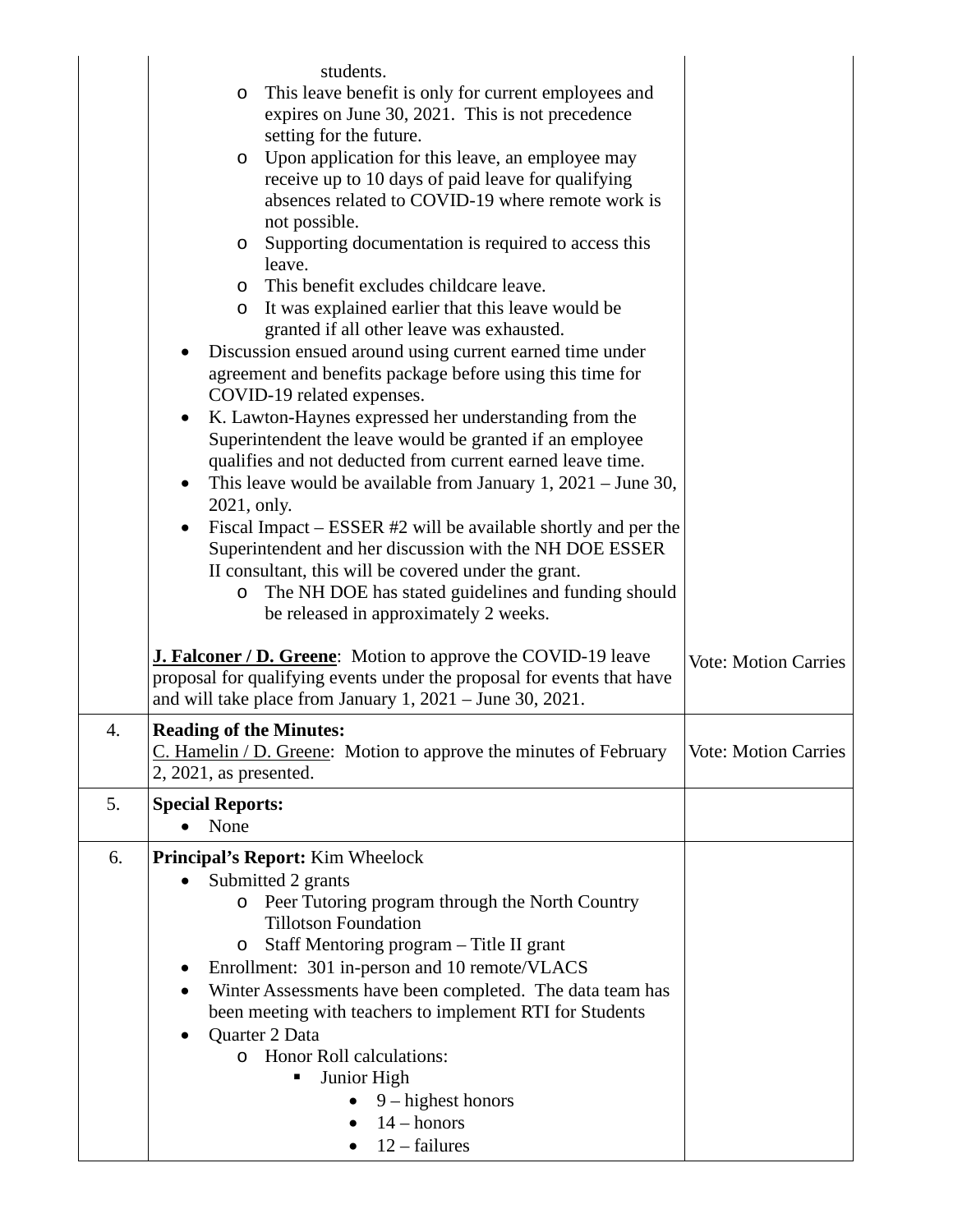|    | <b>High School</b>                                                                                       |
|----|----------------------------------------------------------------------------------------------------------|
|    | $29$ – highest honors                                                                                    |
|    | $27 -$ honors                                                                                            |
|    | 16 - failures                                                                                            |
| 7. | <b>Superintendent's Report: Debra Taylor</b>                                                             |
|    | Consultants worked with the staff on Early Release Day                                                   |
|    | developing competency-based standards and assessments.                                                   |
|    | Colebrook has one new substitute teacher and one para<br>٠                                               |
|    | educator has been hired. Administrators suggested contacting                                             |
|    | college students who graduated to see if they would be                                                   |
|    | interested in subbing.                                                                                   |
|    | Thursday, Wednesday, February 17, 2021, a Town Hall<br>٠                                                 |
|    | Vaccine informational session will be held after school for                                              |
|    | staff.                                                                                                   |
|    | Colebrook will hold winter carnival activities this Friday.                                              |
|    | The public left the meeting at approximately 6:50 pm                                                     |
| 8. | Business Administrator's: Cheryl Covil1                                                                  |
|    | <b>Audit Report</b><br>$\bullet$                                                                         |
|    | Fothergill Segale & Valley have submitted the annual<br>$\circ$                                          |
|    | audit report for FY 2020.                                                                                |
|    | A copy is available at the SAU office if you would like<br>O                                             |
|    | to review the report.<br><b>Annual School District Meeting</b>                                           |
|    | Cheryl met with Jon Frizzell, Carl Harris, Colebrook<br>$\circ$                                          |
|    | Selectmen, and Colebrook Town Clerk regarding the                                                        |
|    | layout of the gymnasium for our annual meeting and                                                       |
|    | potential voting, if required that night.                                                                |
|    | The gymnasium floor can hold approximately 100<br>$\circ$                                                |
|    | people with the chairs 6' apart. Household members                                                       |
|    | can sit together. Staff will be available to seat                                                        |
|    | attendees.                                                                                               |
|    | The school board will be on the stage with the<br>O                                                      |
|    | moderator. The layout will be two rows deep.                                                             |
|    | Voting booths will be in the Music Room and we will<br>$\circ$                                           |
|    | have the Consumer Science room available if we have                                                      |
|    | individuals attending who are not wearing masks.<br>Everything must be equipped with audio and visual to |
|    | O<br>and from the main floor.                                                                            |
|    | The number of attendees over the past three years:<br>$\circ$                                            |
|    | 2018 (100)                                                                                               |
|    | 2019 (160)                                                                                               |
|    | 2020 (85)                                                                                                |
|    | Use of Facility                                                                                          |
|    | Columbia would like to hold its annual school district<br>$\circ$                                        |
|    | meeting at CA & CES on March $17th$ .                                                                    |
|    | Reviewed the school board motions and the PowerPoint                                                     |
|    | presentation for the Annual District Meeting. Kim will have a                                            |
|    | few slides, which Cheryl will add next week, highlighting                                                |
|    | programs and activities. Each board member will call Cheryl                                              |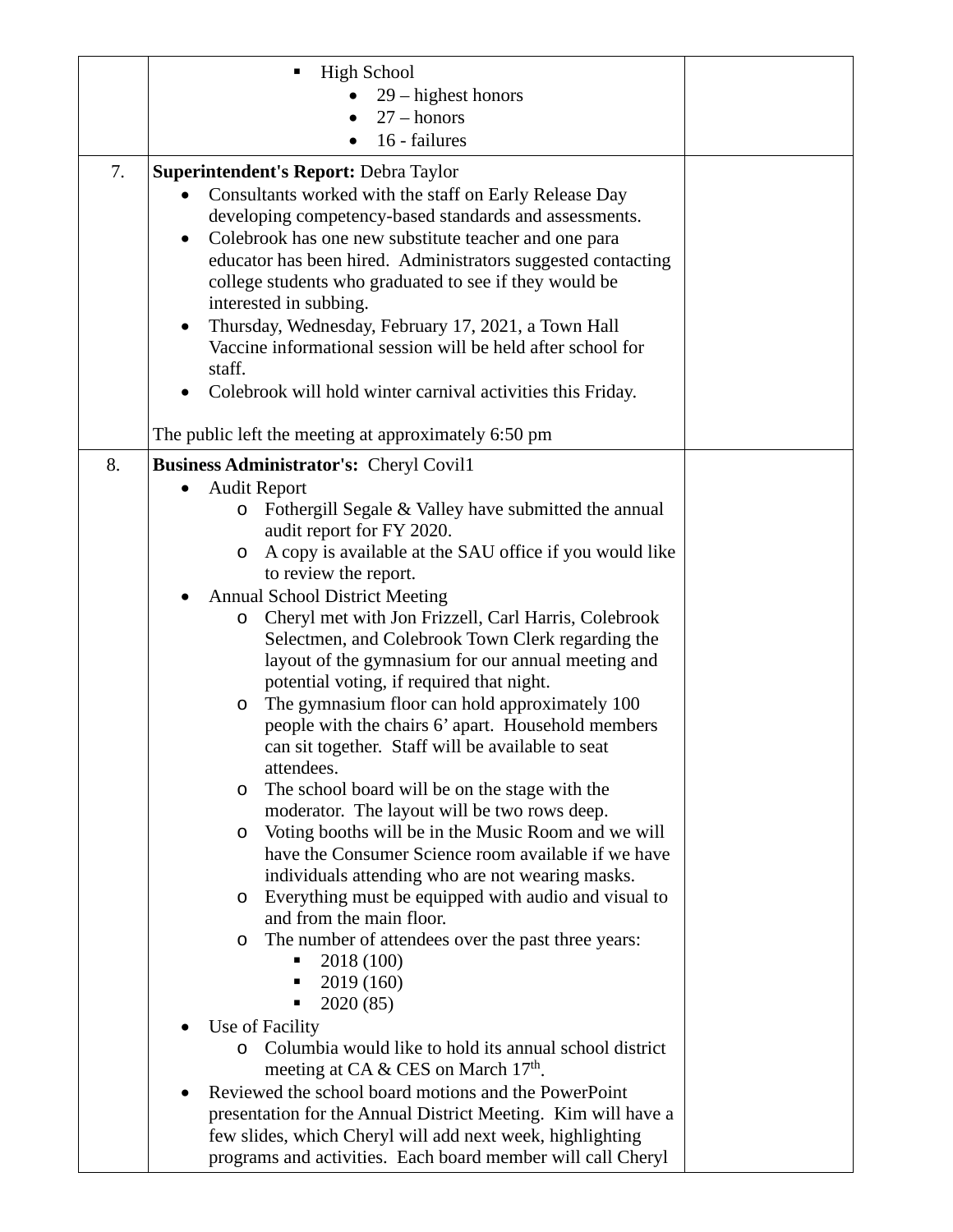|     | to review any changes necessary for the slide presentation.<br>Additional information is needed on the current bus.<br>The school board will meet at 6:15 pm before the Annual                                                                                                                                                                                                                                                                                                                                                                                                                                                                                                                                                                                                                                                                                                                                                    |  |
|-----|-----------------------------------------------------------------------------------------------------------------------------------------------------------------------------------------------------------------------------------------------------------------------------------------------------------------------------------------------------------------------------------------------------------------------------------------------------------------------------------------------------------------------------------------------------------------------------------------------------------------------------------------------------------------------------------------------------------------------------------------------------------------------------------------------------------------------------------------------------------------------------------------------------------------------------------|--|
|     | Meeting.                                                                                                                                                                                                                                                                                                                                                                                                                                                                                                                                                                                                                                                                                                                                                                                                                                                                                                                          |  |
| 9.  | NH School Board Association Business: John Falconer<br>Legislative Updates - FYI<br>The following are a few proposed bills:<br>The Governor released his proposed state budget. The<br>$\circ$<br>proposal includes a provision that would protect school<br>districts from drops in school funding due to the<br>USDA's paperwork waiver for Free and Reduced<br>Lunch.<br>HB20 - Statewide Voucher Bill. Several thousand<br>O<br>people signed on in opposition to the bill.<br>Concern with costing; What data has the state<br>used to calculate this reimbursement to<br>families?<br>Several bills (SB145, SB 158, HB623, HB608) discuss<br>O<br>increasing Adequacy Aid for FY 2022 to FY 2021 or<br>similar calculation.<br>HB110 – Will require all Adequacy Aid payments sent<br>O<br>to Municipalities not directly to schools.<br>HB243 – Budget line-item determination for funding<br>O<br>based on GL line items. |  |
|     | SB135 Hold harmless on Adequacy Aid.<br>$\circ$                                                                                                                                                                                                                                                                                                                                                                                                                                                                                                                                                                                                                                                                                                                                                                                                                                                                                   |  |
| 10. | Co-Curricular Committee Report: Brian LaPerle<br>Brian would like to see this committee meet and discuss<br>options for working collaboratively on co-curricular as well as<br>instructional scheduling.                                                                                                                                                                                                                                                                                                                                                                                                                                                                                                                                                                                                                                                                                                                          |  |
| 11. | <b>Building Committee: Craig Hamelin</b><br><b>RFP</b> for Real Estate Broker<br>4 Proposals were sent out<br>O<br>2 Proposals were received in response to the RFP for<br>O<br>Real Estate Broker.<br>Ray Davis Real Estate<br><b>REMAX Northern Edge</b><br>Discussed proposals<br>O<br>The board agreed to take more time and review<br>the proposals.<br>Table this item until after the School meeting.<br>It was suggested to discuss at the annual<br>meeting with the public. Get a feel if this is the<br>direction they would like to go.<br>Cheryl notified the board that further research needs to<br>O<br>be done on the boundaries and title. It was the<br>suggestion of the attorney to have a surveyor review<br>the deeds.                                                                                                                                                                                     |  |
| 12. | <b>Policy Committee Report: Deb Greene</b>                                                                                                                                                                                                                                                                                                                                                                                                                                                                                                                                                                                                                                                                                                                                                                                                                                                                                        |  |